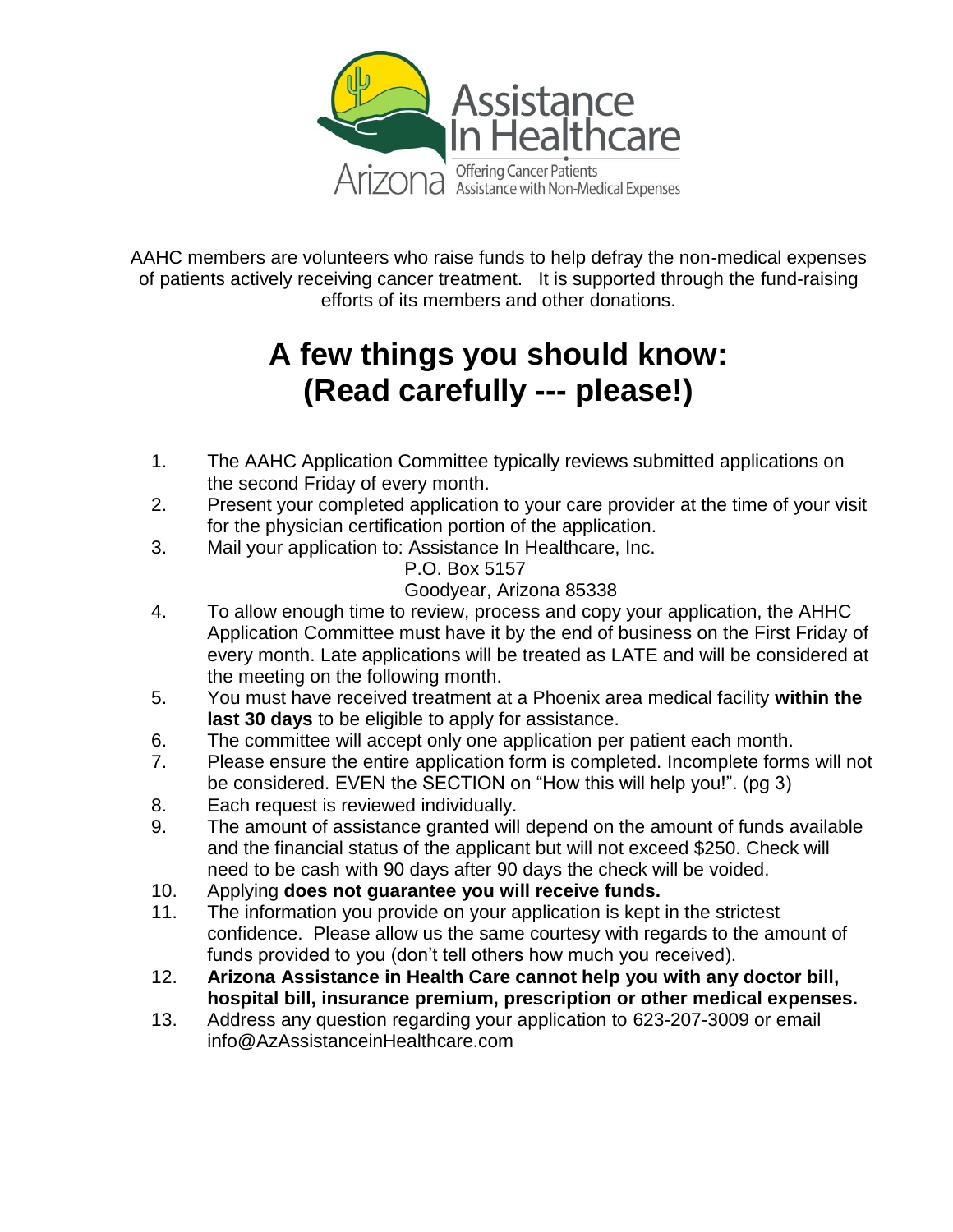

### *\*\*INCOMPLETE APPLICATIONS WILL NOT BE PROCESSED\*\* APPLICATIONS MUST BE RECEIVED BY THE LAST FRIDAY OF EACH MONTH FOR CONSIDERATION THE FOLLOWING MONTH.*

| <u> Original Applications Each Month only (all pages must be original – no copies) –</u><br>please do not resubmit previous month's applications. |             |  |  |
|---------------------------------------------------------------------------------------------------------------------------------------------------|-------------|--|--|
| Today's Date ____________________                                                                                                                 |             |  |  |
|                                                                                                                                                   |             |  |  |
|                                                                                                                                                   |             |  |  |
| Applicant's                                                                                                                                       | Applicant's |  |  |
|                                                                                                                                                   |             |  |  |
|                                                                                                                                                   |             |  |  |
|                                                                                                                                                   |             |  |  |
| Applicant's relationship to Patient Material Applicant's relationship to Patient                                                                  |             |  |  |
|                                                                                                                                                   |             |  |  |
|                                                                                                                                                   |             |  |  |
| $\mathsf{R}$ is the nation currently: $\mathsf{R}$ employed and working full time                                                                 |             |  |  |

| Is the patient currently: | $\Box$ employed and working full time        |            |
|---------------------------|----------------------------------------------|------------|
|                           | $\Box$ employed but on FMLA/Disability/Leave |            |
|                           | Employed: $\Box$ Full Time                   | □Part Time |
|                           | $\square$ Unemployed                         | □Disabled  |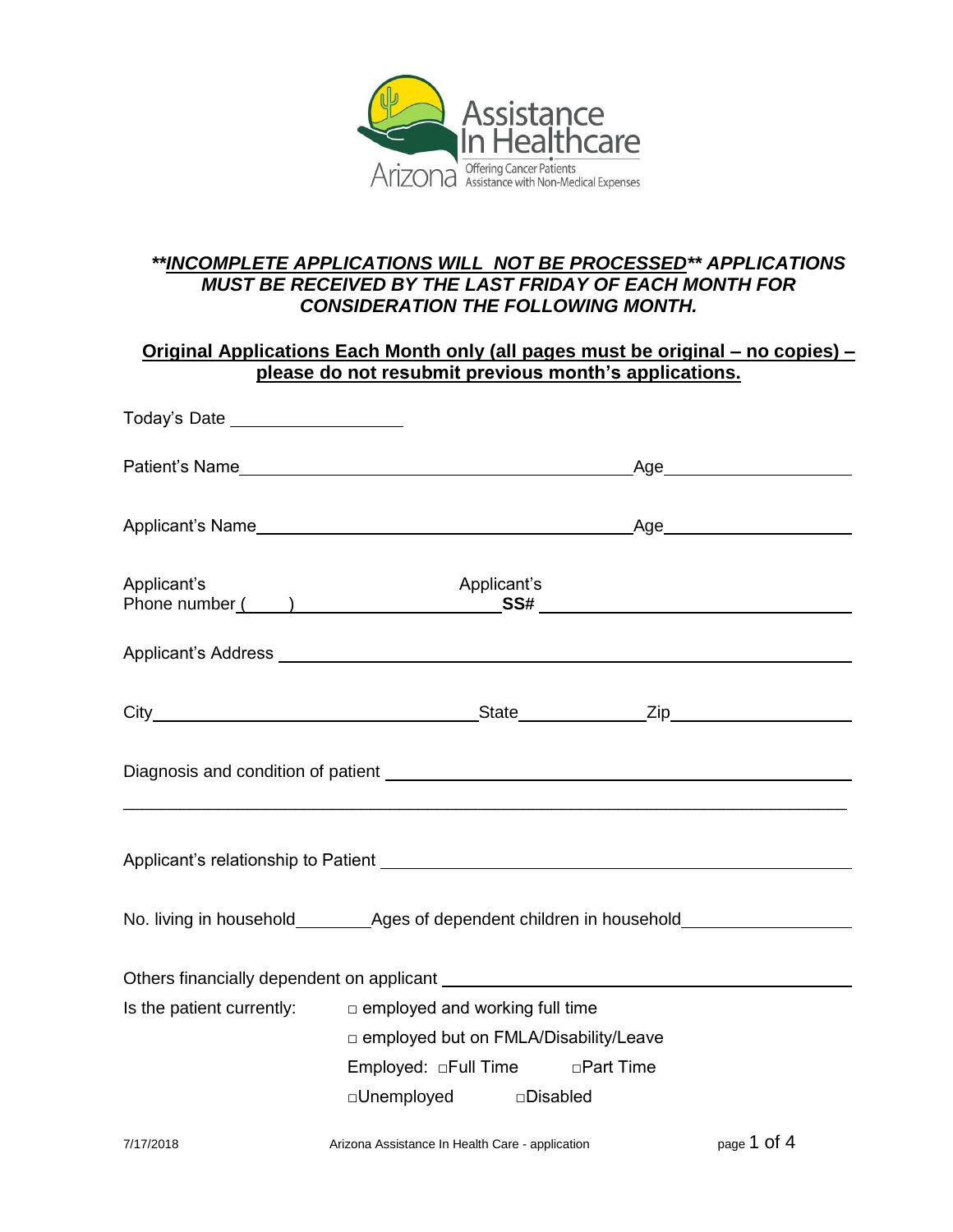|                                                                                                                                                                                                                                                                                                                                         | <b>APPLICANT</b> | <b>SPOUSE</b> | <b>OTHER PERSONS</b> |
|-----------------------------------------------------------------------------------------------------------------------------------------------------------------------------------------------------------------------------------------------------------------------------------------------------------------------------------------|------------------|---------------|----------------------|
| Employer<br>Type of Work                                                                                                                                                                                                                                                                                                                |                  |               |                      |
| <b>ASSETS (List CURRENT VALUE):</b>                                                                                                                                                                                                                                                                                                     |                  |               |                      |
| <b>Checking Accounts</b><br><b>Savings Accounts</b><br>Other Investments/<br><b>Liquid Accts</b>                                                                                                                                                                                                                                        | \$.<br>\$<br>\$  |               |                      |
| <b>SOURCES OF INCOME (List MONTHLY amounts):</b>                                                                                                                                                                                                                                                                                        |                  |               |                      |
| Net Wages (after taxes)<br>Unemployment<br>Sick Pay<br><b>Social Security</b><br>Short/Long term disability<br><b>Retirement Benefits</b><br><b>Rental Income</b><br>Investment Income<br>Interest Income<br>Alimony<br><b>Child Support</b><br><b>Trust Funds</b><br>Room/Board<br>Welfare<br><b>Military Benefits</b><br><b>TOTAL</b> | <b>APPLICANT</b> | <b>SPOUSE</b> | <b>OTHER PERSONS</b> |
| <b>EXPENSES (List MONTHLY amounts):</b>                                                                                                                                                                                                                                                                                                 |                  |               |                      |
| Rent or Mortgage<br>Gas<br>Electric<br>Sewer and Water<br>Telephone & Cell<br><b>Car Payments</b><br>Car Insurance<br>Gasoline and Oil<br>Food<br><b>Health Insurance</b><br>Life Insurance<br>Medications<br><b>Prescribed Vitamins</b><br><b>Child Care</b><br>*** Other Debts (payments)                                             |                  |               |                      |
| <b>TOTAL</b>                                                                                                                                                                                                                                                                                                                            |                  |               |                      |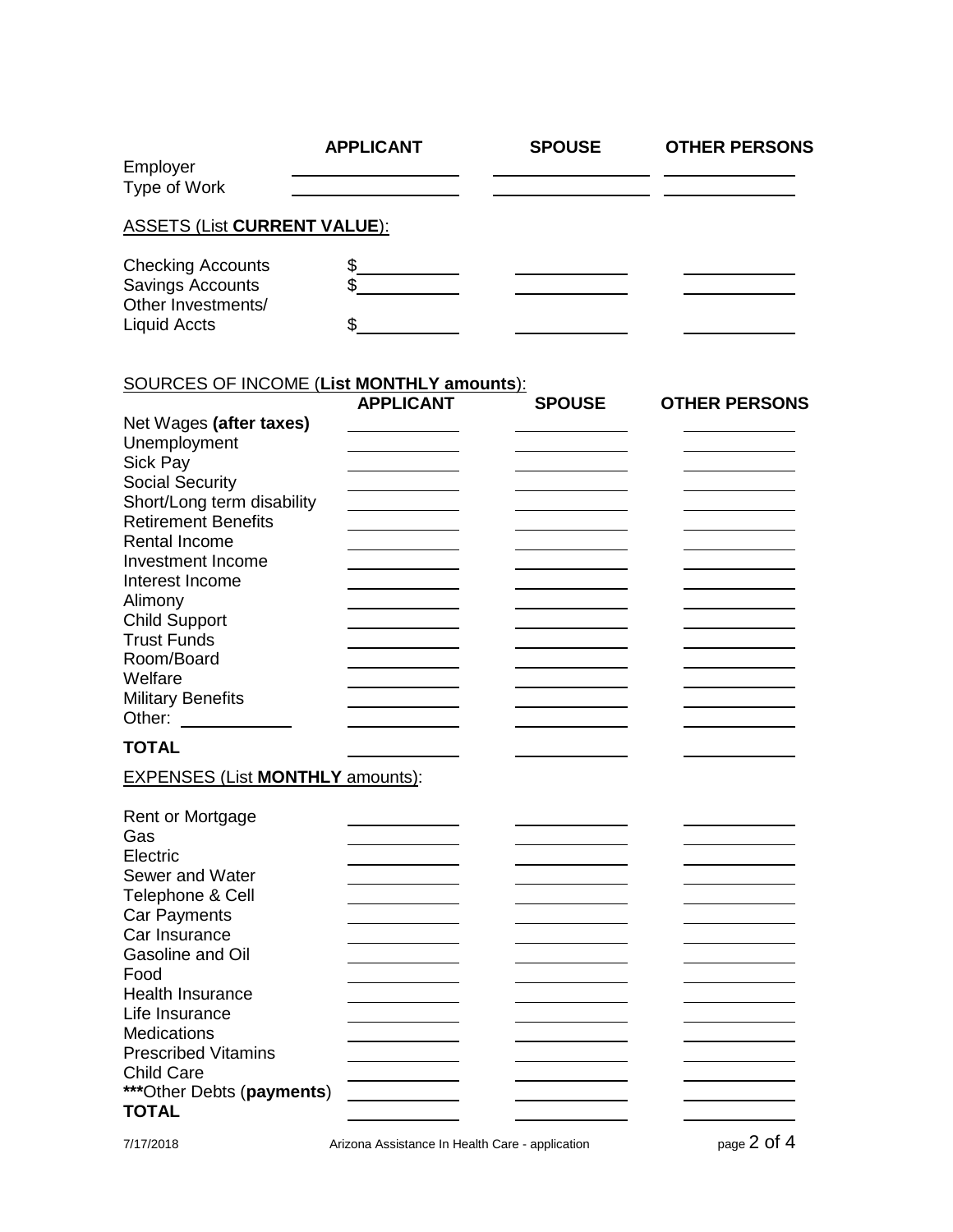**Note:** Arizona Assistance in Health Care, Inc. cannot assist with payment of Hospital Bills, Doctor Bills, Medication Expenses, Travel Expenses, and/or Lodging Expenses.

By my signature, I certify that all information provided is complete and accurate to the best of my knowledge. I understand that Arizona Assistance in Healthcare, Inc. ("AAHC") is not required to render any assistance to me and that I will remain responsible for payment of all bills. By accepting this application, AAHC has assumed no responsibility for payment of any bills.

Applicant's Name Printed

\_\_\_\_\_\_\_\_\_\_\_\_\_\_\_\_\_\_\_\_\_\_\_\_\_\_\_\_\_\_\_\_\_\_\_\_\_\_\_\_\_\_\_\_\_\_\_

\_\_\_\_\_\_\_\_\_\_\_\_\_\_\_\_\_\_\_\_\_\_\_\_\_\_\_\_\_\_\_\_\_\_\_\_\_\_\_\_\_\_\_\_\_\_\_

Applicant's Signature

### **~~All information must be complete for application to be processed~~ ~~Please attach a copy of the bill you need assistance with~~ ~Only patients currently undergoing cancer treatment will be considered for assistance~**

Please return application to: Arizona Assistance in Health Care, Inc. P.O. Box 5157 Goodyear, AZ 85338

**Please let us know how this will help you. Please be as specific as possible as to why you need this grant, specifying food, rent or other non-medical emergency needs:** 

| $\square$ Food<br>$\Box$ Rent |
|-------------------------------|
|-------------------------------|

□**Utilities** □**Credit Card Debt**

\_\_\_\_\_\_\_\_\_\_\_\_\_\_\_\_\_\_\_\_\_\_\_\_\_\_\_\_\_\_\_\_\_\_\_\_\_\_\_\_\_\_\_\_\_\_\_\_\_\_\_\_\_\_\_\_\_\_\_\_\_\_\_\_\_\_\_\_\_\_\_\_ \_\_\_\_\_\_\_\_\_\_\_\_\_\_\_\_\_\_\_\_\_\_\_\_\_\_\_\_\_\_\_\_\_\_\_\_\_\_\_\_\_\_\_\_\_\_\_\_\_\_\_\_\_\_\_\_\_\_\_\_\_\_\_\_\_\_\_\_\_\_\_\_

**Other**:\_\_\_\_\_\_\_\_\_\_\_\_\_\_\_\_\_\_\_\_\_\_\_\_\_\_\_\_\_\_\_\_\_\_\_\_\_\_\_\_\_\_\_\_\_\_\_\_\_\_\_\_\_\_\_\_\_\_\_\_\_\_\_\_\_\_

 $\overline{\phantom{a}}$ 

<sup>□</sup> I am willing to share my story. *(Financial information will NOT be shared)*

**Note:** Arizona Assistance in Health Care, Inc. **CANNOT** assist with payment of Hospital Bills, Doctor Bills, Medication Expenses, Travel Expenses, and/or Lodging Expenses.